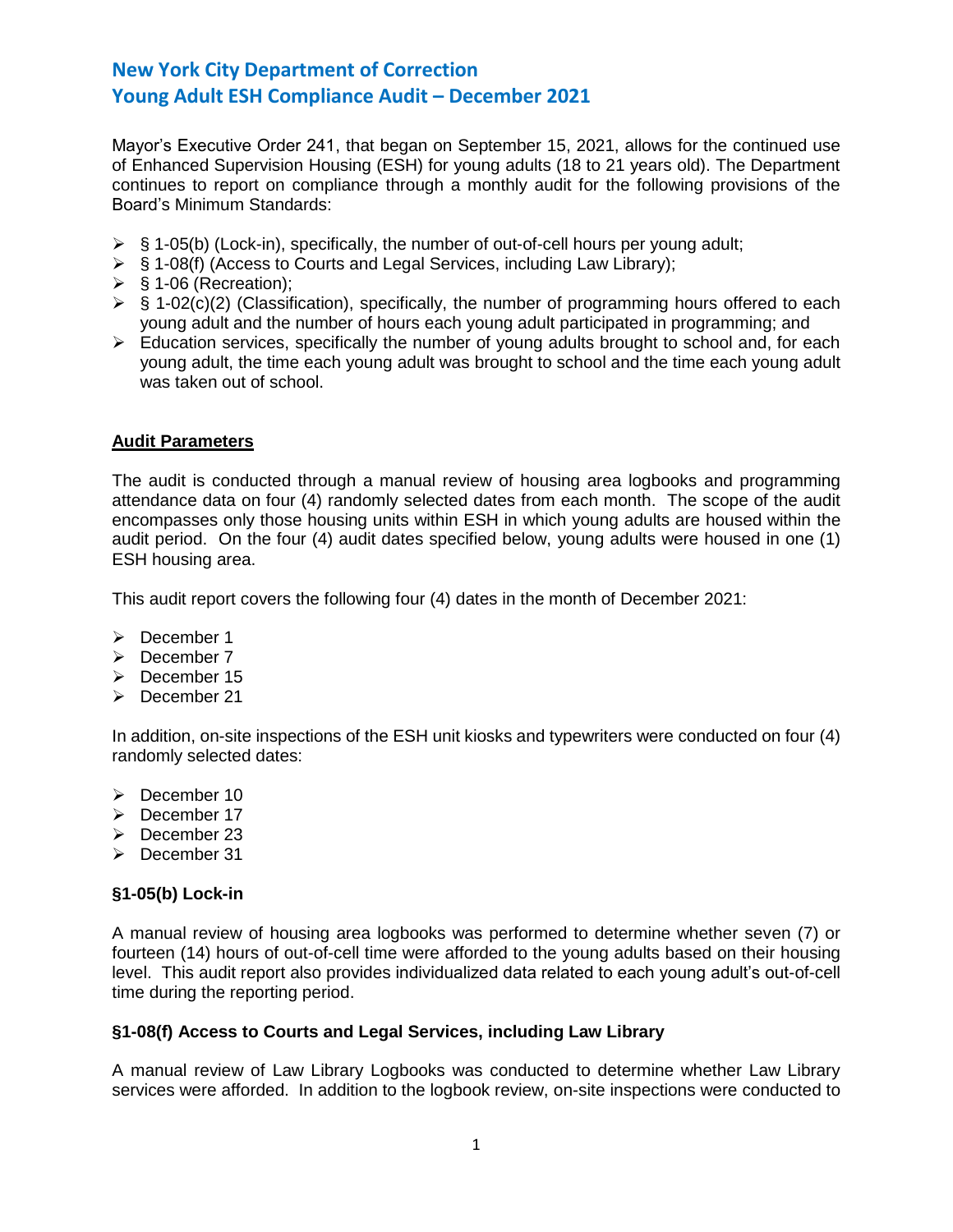determine if the kiosks and typewriters located within the young adult ESH housing area were operational.

### **§1-06 – Recreation**

A manual review of housing area logbooks was conducted to determine whether one (1) hour of outdoor recreation was afforded.

### **§1-02(c)(2) (Classification), Provision of Programming**

A manual review of programming attendance data was conducted to determine the number of programming hours offered to each young adult and the number of hours each young adult **chose to** participate in programming.

## **Education**

A review was conducted to determine the number of young adults enrolled in educational services, whether they were provided with educational learning packets, and whether they **chose to** complete and return the educational learning packets.

## **Audit Findings**

### **§1-05(b) Lock-in**

All young adults in ESH are afforded lock-out based on their housing level: seven (7) hours for Level II and fourteen (14) hours for Level III. On all four (4) dates audited, institutional lock-out and lock-in were not consistently recorded in the Lock-In/Out Logbook for each of the levels.

All young adults in ESH are housed in single occupancy cells within their respective housing area. Each ESH housing area consists of multiple single occupancy cells located on two (2) tiers – the lower tier and the upper tier. Young adults in Level II are afforded seven (7) hours of lock-out time each day. For each young adult in this level, the specific time that he locks out depends on his tier's lock-out schedule. For example, one (1) day the lower tier locks out in the am and the upper tier locks out in the pm. The following day the upper tier locks out in the am and the lower tier locks out in the pm. Regardless of the lock-out schedule for ESH young adults in Levels II, they are all afforded seven (7) hours of lock-out time on any given day. Young adults in Level III, who are afforded fourteen (14) hours of lock-out time, are not subject to a tier lock-out schedule. Young adults in Level III are all afforded lock-out during both the am and pm hours, regardless of the tier in which they are housed. On any given day, a young adult may be out to court or transferred in or out of the ESH Unit. These young adults may not be included in the out-of-cell time reporting.

Please note that the Department ceased operating young adult ESH Level 1 in April 2021.

#### Level II

Young adults in Level II are afforded seven (7) hours of out-of-cell time each day. Listed below is individualized data related to each young adult's total out-of-cell time in Level II, based on a manual review of the Lock-In/Out Logbook, for the audit dates. The out-of-cell time is the hours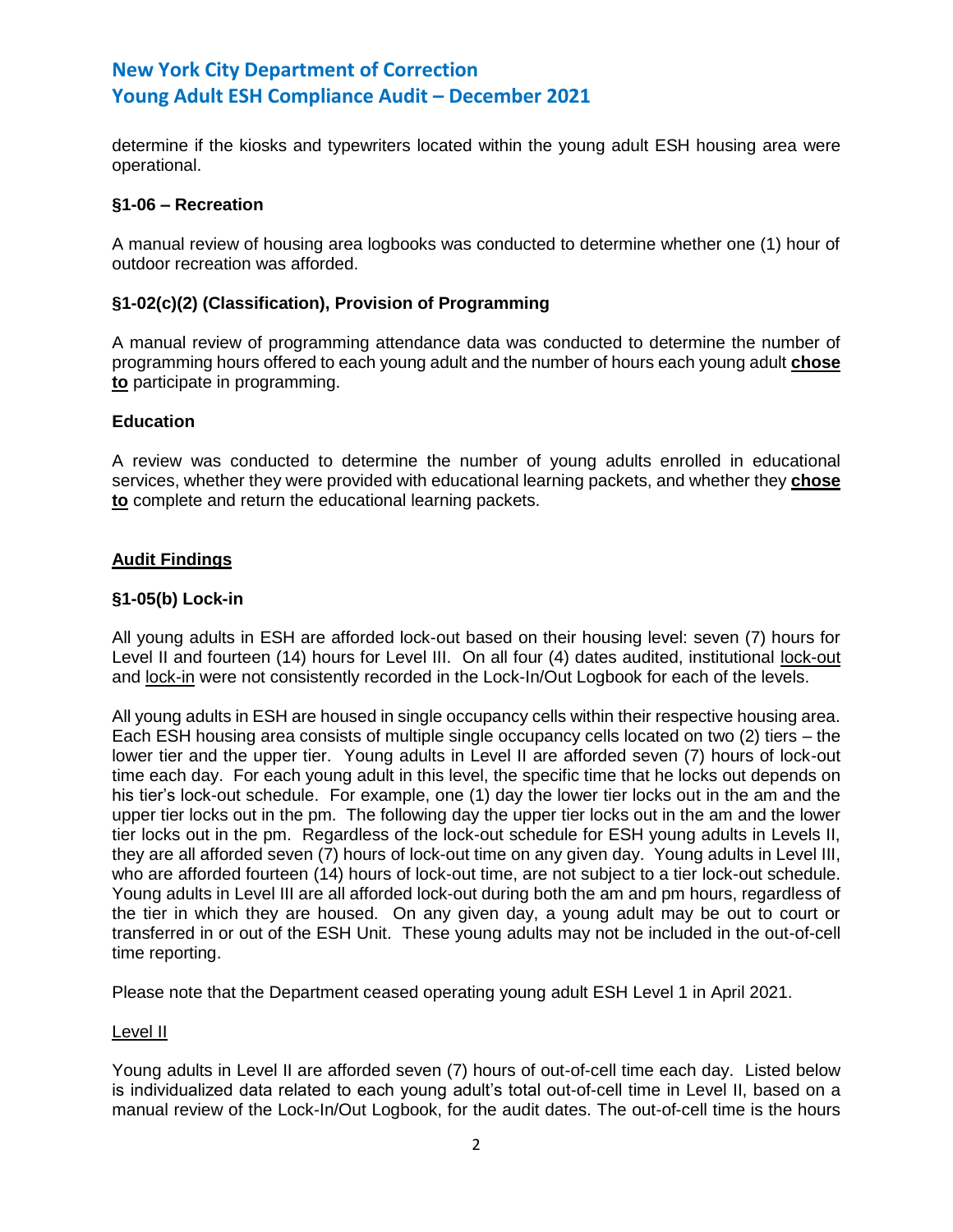each day that a young adult **chooses to** be out of his cell during institutional lock-out periods. The data reflects the young adults present in the unit for the institutional lock-outs on each audit date.

### **December 1, 2021**

There were twenty (20) young adults in Level II; their out-of-cell times on this audit date were:

- 1. 7 hours (Upper Tier)
- 2. 7 hours (Upper Tier)
- 3. 4 hours 45 minutes (Lower Tier)
- 4. 5 hours 45 minutes (Lower Tier)
- 5. 7 hours (Upper Tier)
- 6. 7 hours (Upper Tier)
- 7. 7 hours (Upper Tier)
- 8. 7 hours (Upper Tier)
- 9. 7 hours (Upper Tier)
- 10. 4 hours 45 minutes (Lower Tier)
- 11. 5 hours 45 minutes (Lower Tier)
- 12. 4 hours 45 minutes (Lower Tier)
- 13. 7 hours (Upper Tier)
- 14. 4 hours 45 minutes (Lower Tier)
- 15. 7 hours (Upper Tier)
- 16. 7 hours (Upper Tier)

On this audit date, three (3) Lower Tier young adults and one (1) Upper Tier young adult **chose not** to participate in all afforded out-of-cell time.

#### **December 7, 2021**

There were twenty (20) young adults in Level II; their out-of-cell times on this audit date were:

- 1. 7 hours (Upper Tier)
- 2. 5 hours (Lower Tier)
- 3. 5 hours (Lower Tier)
- 4. 5 hours (Lower Tier)
- 5. 5 hours (Lower Tier)
- 6. 15 minutes; young adult **chose not** to participate in the majority of afforded out-of-cell time (Lower Tier)
- 7. 6 hours 15 minutes (Upper Tier)
- 8. 5 hours 15 minutes (Upper Tier)
- 9. 6 hours 15 minutes (Upper Tier)
- 10. 5 hours (Lower Tier)
- 11. 7 hours (Upper Tier)
- 12. 5 hours (Lower Tier)
- 13. 15 minutes; young adult **chose not** to participate in the majority of afforded out-of-cell time (Lower Tier)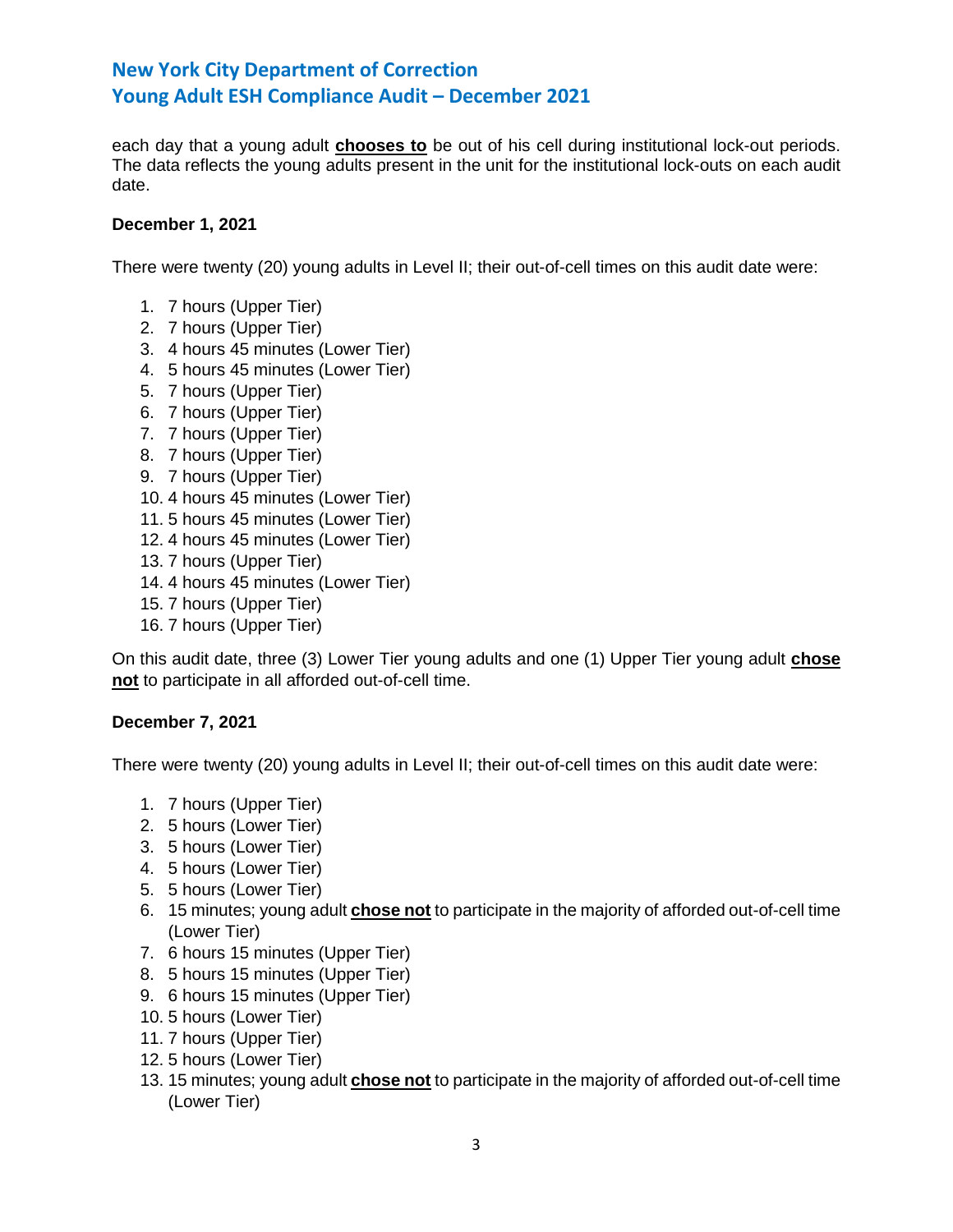14. 5 hours (Lower Tier) 15. 7 hours (Upper Tier) 16. 7 hours (Upper Tier) 17. 6 hours 15 minutes (Upper Tier) 18. 5 hours (Lower Tier) 19. 7 hours (Upper Tier) 20. 5 hours 15 minutes (Upper Tier)

## **December 15, 2021**

There were nineteen (19) young adults in Level II; their out-of-cell times on this audit date were:

- 1. 8 hours 15 minutes (Upper Tier)
- 2. 4 hours 55 minutes (Lower Tier)
- 3. 7 hours 40 minutes (Lower Tier)
- 4. 7 hours 40 minutes (Lower Tier)
- 5. 4 hours 55 minutes (Lower Tier)
- 6. 6 hours 30 minutes (Upper Tier)
- 7. 7 hours 30 minutes (Upper Tier)
- 8. 6 hours 30 minutes (Upper Tier)
- 9. 7 hours 40 minutes (Lower Tier)
- 10. 8 hours 15 minutes (Upper Tier)
- 11. 8 hours 15 minutes (Upper Tier)
- 12. 4 hours 55 minutes (Lower Tier)
- 13. 7 hours 40 minutes (Lower Tier)
- 14. 8 hours 15 minutes (Upper Tier)
- 15. 8 hours 15 minutes (Upper Tier)
- 16. 3 hours 30 minutes young adult was out to court for most of the day, and as a result, his out of cell time was affected (Upper Tier)
- 17. 8 hours 15 minutes (Upper Tier)
- 18. 3 hours 30 minutes (Upper Tier)

On this audit date, one (1) Lower Tier young adult **chose not** to participate in all afforded out-ofcell time.

## **December 21, 2021**

There were twenty-two (22) young adults in Level II; the out-of-cell times for those present on this audit date were:

- 1. 7 hours (Upper Tier)
- 2. 7 hours (Upper Tier)
- 3. 4 hours 15 minutes (Lower Tier)
- 4. 3 hours 15 minutes; young adult **chose not** to participate in the majority of afforded outof-cell time (Lower Tier)
- 5. 4 hours 15 minutes (Lower Tier)
- 6. 4 hours 15 minutes (Lower Tier)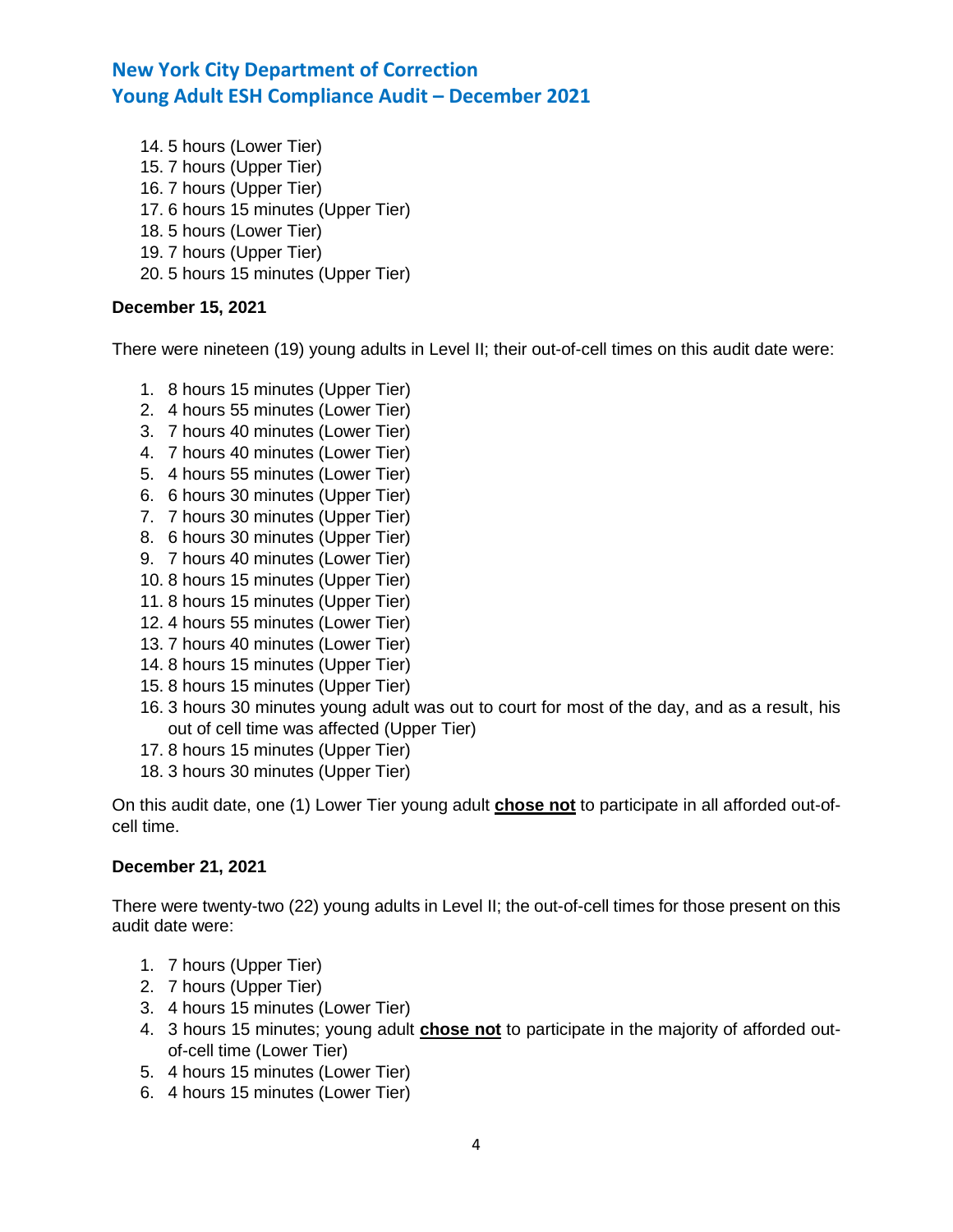- 7. 7 hours (Upper Tier)
- 8. 7 hours (Upper Tier)
- 9. 7 hours (Upper Tier)
- 10. 4 hours 15 minutes (Lower Tier)
- 11. 7 hours (Upper Tier)
- 12. 7 hours (Upper Tier)
- 13. 7 hours (Upper Tier)
- 14. 3 hours 15 minutes; young adult **chose not** to participate in the majority of afforded outof-cell time (Lower Tier)
- 15. 3 hours 15 minutes; young adult **chose not** to participate in the majority of afforded outof-cell time (Lower Tier)
- 16. 7 hours (Upper Tier)
- 17. 7 hours (Upper Tier)
- 18. 7 hours (Upper Tier)
- 19. 7 hours (Upper Tier)
- 20. 7 hours (Upper Tier)
- 21. 7 hours (Upper Tier)

On this audit date, one (1) Lower Tier young adult was out to court and, as a result, he did not participate in lock-in/out options.

#### Level III

Young adults in Level III are afforded fourteen (14) hours of out-of-cell time each day. Listed below is individualized data related to each young adult's total out-of-cell time in Level III, based on a manual review of the Lock-In/Out Logbook, for the audit dates. The out-of-cell time is the hours each day that a young adult **chooses to** be out of his cell during institutional lock-out periods. The data reflects the young adults present in the unit for the institutional lock-outs on each audit date.

#### **December 1, 2021**

There were no young adults in Level III on this audit date.

#### **December 7, 2021**

There were no young adults in Level III on this audit date.

#### **December 15, 2021**

There were no young adults in Level III on this audit date.

#### **December 21, 2021**

There were no young adults in Level III on this audit date.

## **§1-08(f) Access to Courts and Legal Services, including Law Library**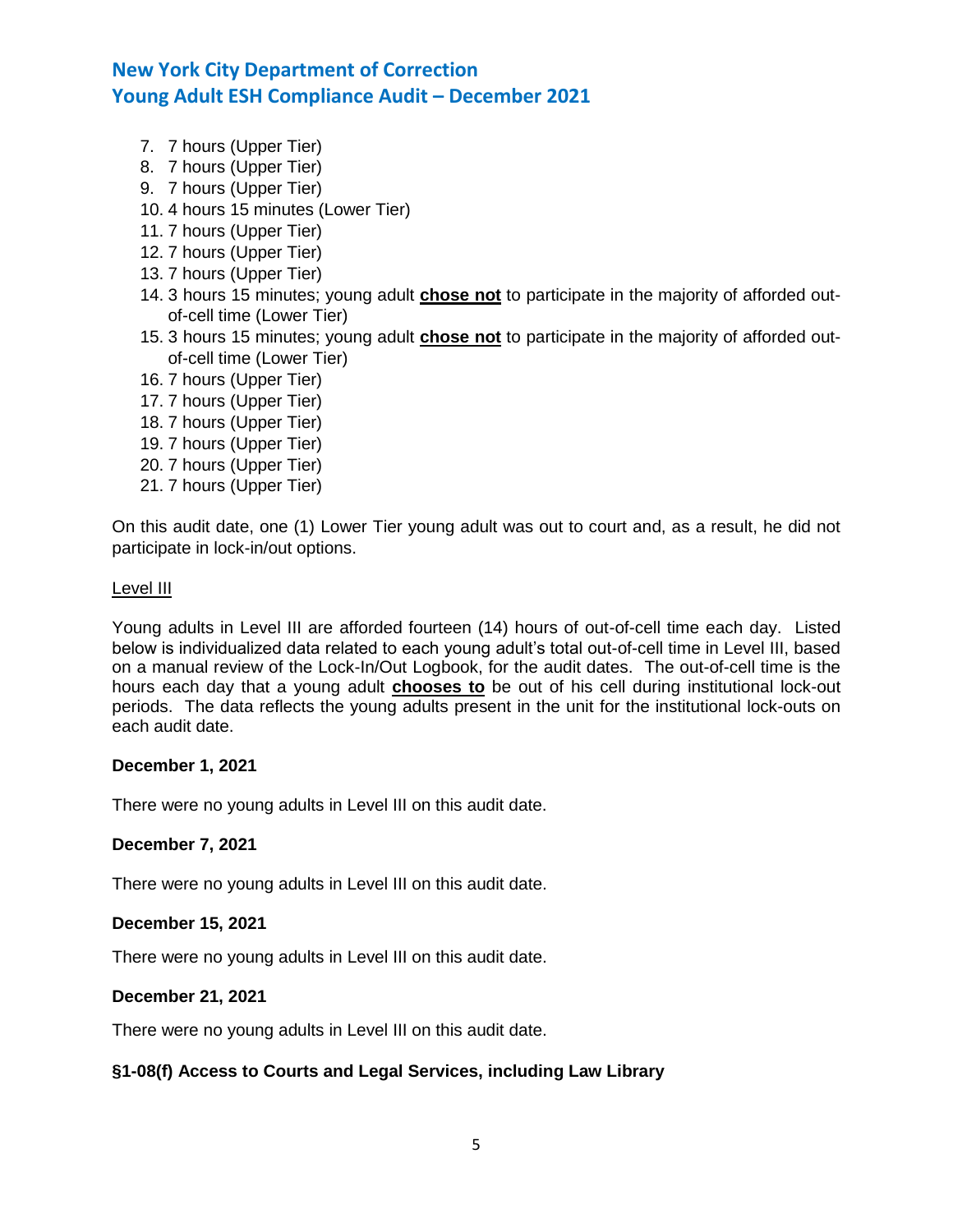### Law Library Coordinator

In ESH, there are four (4) Law Library Coordinators assigned to areas in which young adults were housed.<sup>1</sup> A manual review of the Law Library Logbooks indicated that the Law Library Coordinators were present in these areas to provide assistance on the four  $(4)$  days audited  $-$ December 1, 7, 15, and 21, 2021.<sup>2</sup> On December 1 and 15, 2021, due to a Law Library Coordinator's absence, the one (1) housing area labeled A was not provided Law Library services in the afternoon session, however, housing area A was provided the morning session on those audit dates.

The audit was able to verify by reviewing available records that the duration of each Law Library Coordinator's time in ESH areas during the dates audited, was in compliance with the provisions of the Minimum Standards i.e., a minimum of two (2) hours. On some of the audit dates, some young adults **chose not** to request Law Library services.

Listed below is a total count of young adults housed in ESH, for each date audited, and the total number of young adults that were assisted by the Law Library Coordinators.

#### **December 1, 2021**

There were twenty (20) young adults in ESH on this audit date. Of the twenty (20) young adults, one (1) young adult **chose to** request and was provided Law Library services.

#### **December 7, 2021**

There were twenty (20) young adults in ESH on this audit date. Of the twenty (20) young adults, no young adults **chose to** request or were provided Law Library services.

#### **December 15, 2021**

There were nineteen (19) young adults in ESH on this audit date. Of the nineteen (19) adults, no young adults **chose to** request or were provided Law Library services.

#### **December 21, 2021**

There were twenty-two (22) young adults in ESH on this audit date. Of the twenty-two (22) young adults, two (2) young adults **chose to** request and were provided Law Library services.

#### **Kiosks and Typewriters**

l

During this audit period, young adults were housed in one (1) housing area in ESH, labeled A. Young adults in ESH are provided with access to a minimum of one (1) kiosk and one (1) typewriter. On the audit dates of December 10, 17, 23, and 31, 2021, kiosks and typewriters were

 $1$  To facilitate the provision of Law Library services, within their assigned areas, Law Library Coordinators provide services to all individuals regardless of whether it is during the individual's lock-out period.

 $<sup>2</sup>$  This is evidenced by the Law Library Coordinators signing in and out of the Law Library Logbook on each of the</sup> audit dates.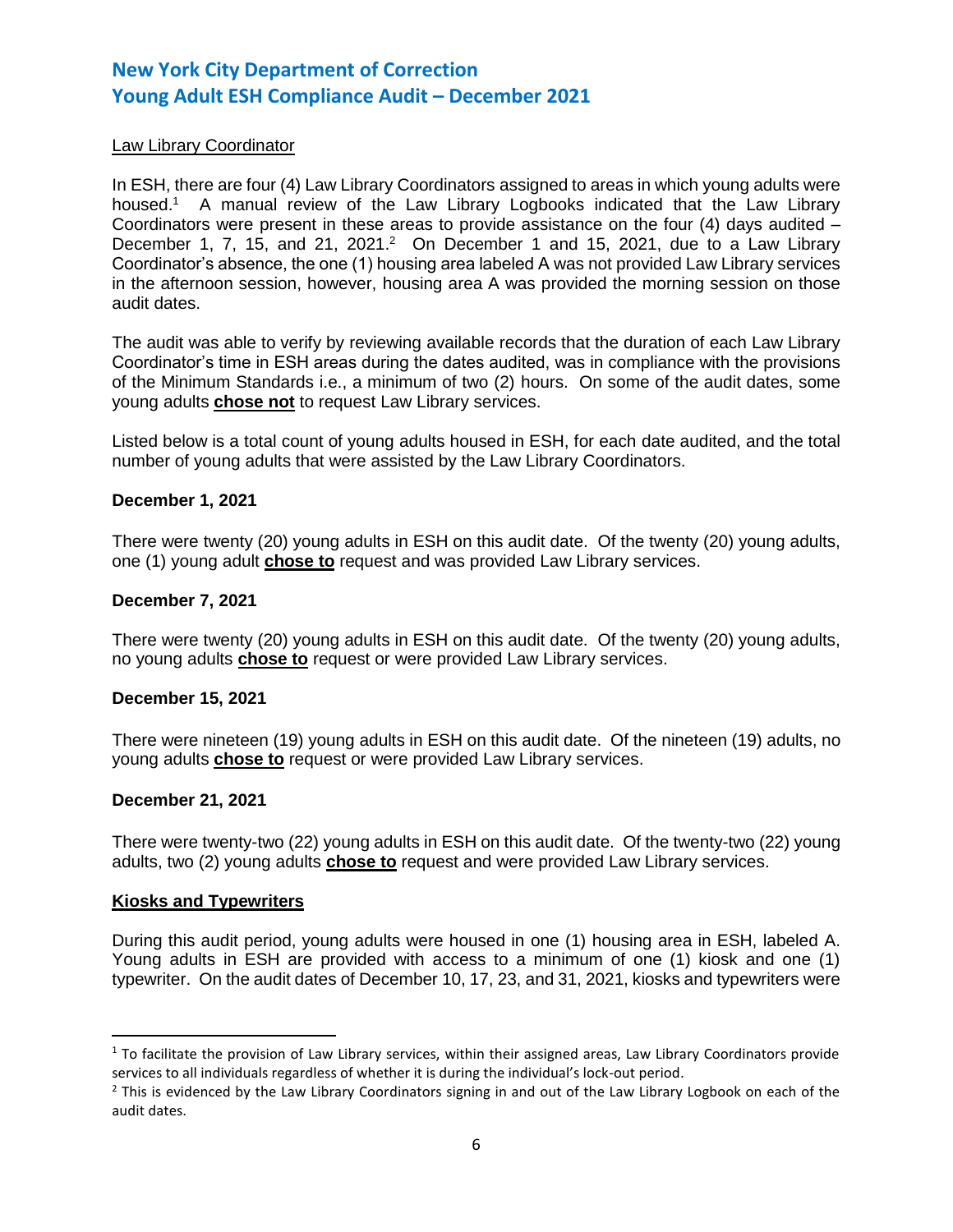not available. All Law Library services are being afforded and fulfilled by the Legal Coordinators through request slips.

## **§1-06 – Recreation**

All young adults in ESH are afforded a minimum of one (1) hour of recreation per day, seven (7) days per week in the outdoor recreation area, except in inclement weather when the indoor recreation area is used.

The audit reviewed recreational data for each of the four (4) audit dates – December 1, 7, 15 and 21, 2021 – to ascertain the total number of young adults that **chose to** participate in recreation.

## **December 1, 2021**

There were twenty (20) young adults in ESH on this audit date. Please note the following:

- Fourteen (14) young adults **chose to** participate in afforded recreation.
- Six (6) young adults **chose not** to participate in afforded recreation.

## **December 7, 2021**

There were twenty (20) young adults in ESH on this audit date. Please note the following:

- Ten (10) young adults **chose to** participate in afforded recreation.
- Ten (10) young adults **chose not** to participate in afforded recreation.

## **December 15, 2021**

There were nineteen (19) young adults in ESH on this audit date. Please note the following:

- Fourteen (14) young adults **chose to** participate in afforded recreation.
- Five (5) young adults **chose not** to participate in afforded recreation.

## **December 21, 2021**

There were twenty-two (22) young adults in ESH on this audit date. Please note the following:

- Six (6) young adults **chose to** participate in afforded recreation.
- Sixteen (16) young adults **chose not** to participate in afforded recreation.

## **§ 1-02(c)(2) (Classification), Provision of Programming**

Young adults in ESH are placed in housing units exclusively with other young adults (18 to 21 years old). Young adults who are 19 to 21 years old can also be commingled in units with adults (22 years old and older). In the commingled housing areas, the provision of programming is provided to each tier separately through two programming sessions. The hours of programming afforded may vary by tier within a housing area. In the young adult exclusive housing areas within ESH, tablets are intended to be utilized in the provision of programming and offered to young adults regardless of whether it is during the individual's lock-out period. The Programs Division is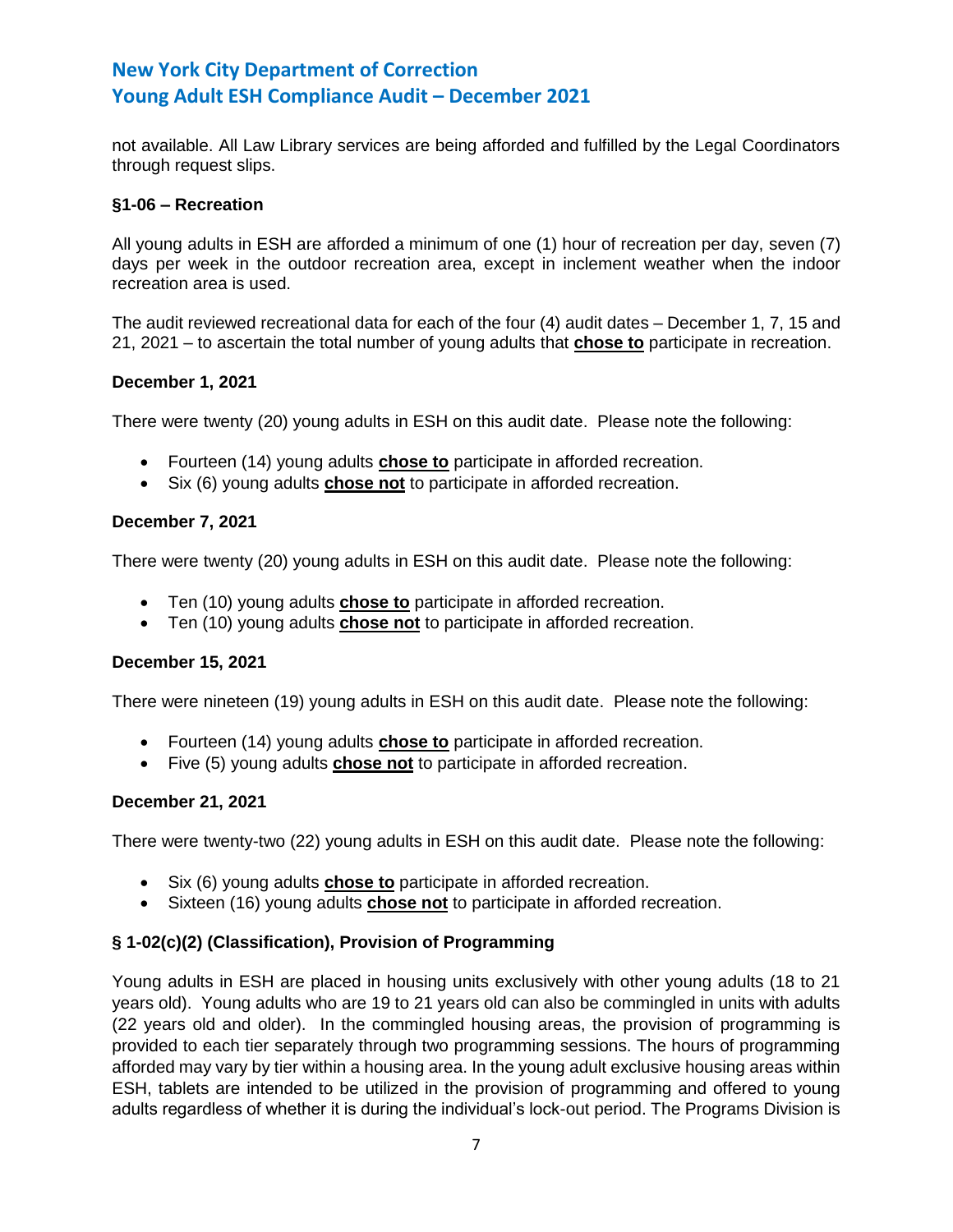in the process of rolling out the provision of tablets over the coming months. In addition, in the young adult exclusive housing areas, on days when support programming staff are present, young adults may request individualized counseling while other programming components are being held.

The audit reviewed programming attendance data on each of the four (4) dates audited to ascertain the number of programming hours offered to each young adult and the number of hours each young adult **chose to** participate in programming. Program participation hours are based on the number of hours each young adult **chooses to** participate in programming. The data reflects the young adults present in the housing area during programming on each audit date.

Please note that on any given day, a young adult may be out to court or transferred in or out of the ESH Unit. These young adults may not be included in the programming reporting. It is important to note that young adults returning from court during programming hours are offered the opportunity to participate in programming upon their return.

Listed below are the numbers of programming hours offered and **chose to** participate based on housing areas and their assigned levels. The audit revealed that in-person programming was offered on three (3) of the four (4) audit dates, December 1, 7, and 15, 2021. On the remaining one audit date, December 21, 2021, self-guided programming packets were distributed.

### **December 1, 2021**

On this audit date, in-person programming was offered to the young adults housed within the one (1) young adult ESH housing area, labeled A.

- $\div$  A: Level II There were twenty (20) young adults housed in this area. They were offered in-person programming in the morning and afternoon sessions. Six (6) young adults **chose not** to participate in in-person programming. The remaining fourteen (14) young adults **chose to** participate in in-person programming and their participation times were as follows:
	- 1. Young adult participation: 10 minutes
	- 2. Young adult participation: 10 minutes
	- 3. Young adult participation: 10 minutes
	- 4. Young adult participation: 10 minutes
	- 5. Young adult participation: 10 minutes
	- 6. Young adult participation: 10 minutes
	- 7. Young adult participation: 10 minutes
	- 8. Young adult participation: 10 minutes
	- 9. Young adult participation: 10 minutes
	- 10. Young adult participation: 10 minutes
	- 11. Young adult participation: 10 minutes
	- 12. Young adult participation: 10 minutes
	- 13. Young adult participation: 10 minutes
	- 14. Young adult participation: 10 minutes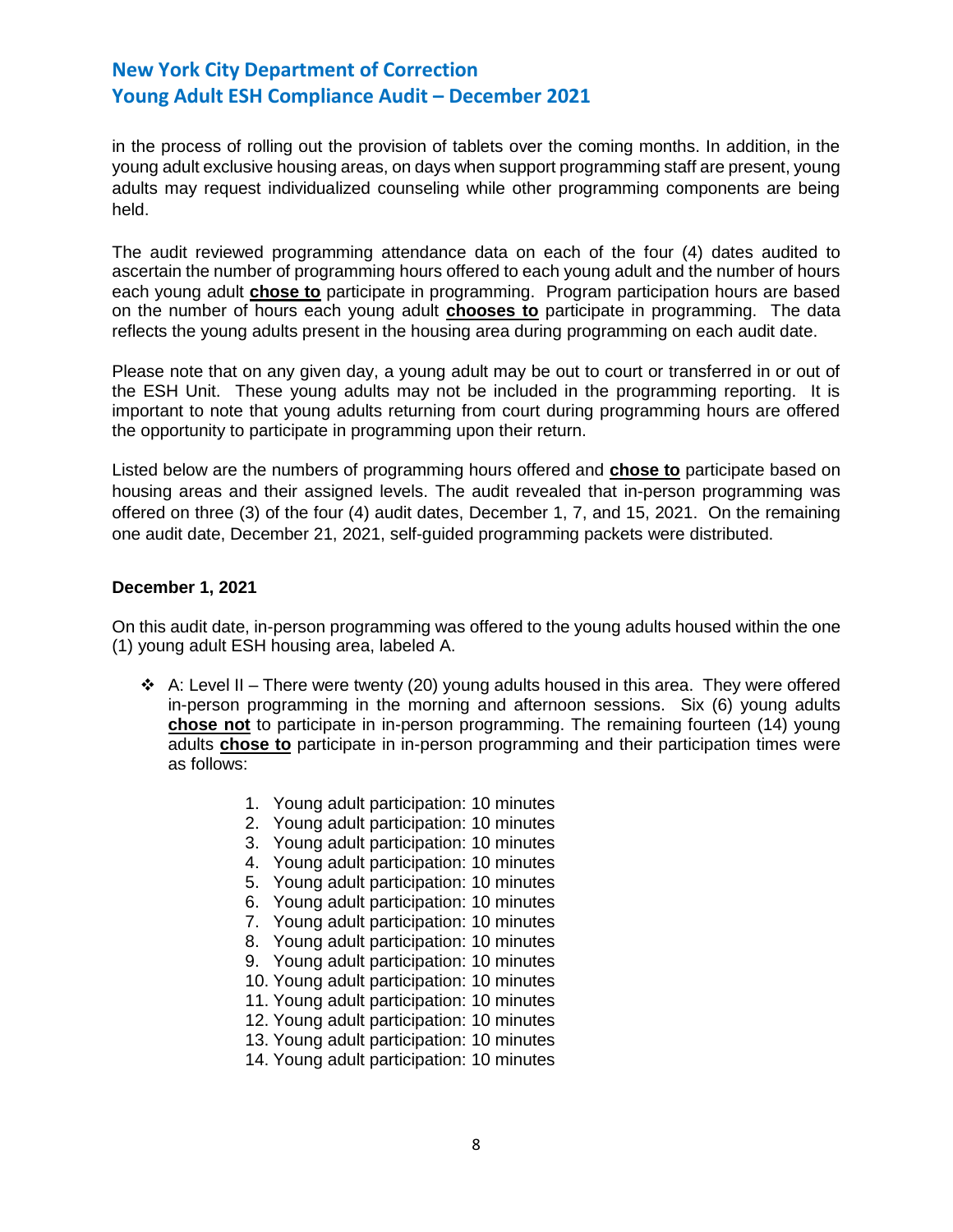## **December 7, 2021**

On this audit date, in-person programming was offered to the young adults housed within the one (1) young adult ESH housing area, labeled A.

- $\triangleleft$  A: Level II There were twenty (20) young adults housed in this area. They were offered in-person programming in the morning and afternoon sessions. Six (6) young adults **chose not** to participate in in-person programming. The remaining fourteen (14) young adults **chose to** participate in in-person programming and their participation times were as follows:
	- 1. Young adult participation: 10 minutes
	- 2. Young adult participation: 10 minutes
	- 3. Young adult participation: 10 minutes
	- 4. Young adult participation: 10 minutes
	- 5. Young adult participation: 10 minutes
	- 6. Young adult participation: 10 minutes
	- 7. Young adult participation: 10 minutes
	- 8. Young adult participation: 10 minutes
	- 9. Young adult participation: 10 minutes
	- 10. Young adult participation: 10 minutes
	- 11. Young adult participation: 10 minutes
	- 12. Young adult participation: 10 minutes
	- 13. Young adult participation: 10 minutes
	- 14. Young adult participation: 10 minutes

#### **December 15, 2021**

On this audit date, in-person programming was offered to the young adults housed within the one (1) young adult ESH housing area, labeled A.

- $\div$  A: Level II There were nineteen (19) young adults housed in this area. They were inperson programming in the morning and afternoon sessions. Seven (7) young adults **chose not** to participate in in-person programming. Three (3) young adults were in court during scheduled in-person programming. The remaining nine (9) young adults **chose to** participate in in-person programming and their participation times were as follows:
	- 1. Young adult participation: 10 minutes
	- 2. Young adult participation: 10 minutes
	- 3. Young adult participation: 10 minutes
	- 4. Young adult participation: 10 minutes
	- 5. Young adult participation: 10 minutes
	- 6. Young adult participation: 10 minutes
	- 7. Young adult participation: 10 minutes
	- 8. Young adult participation: 10 minutes
	- 9. Young adult participation: 10 minutes